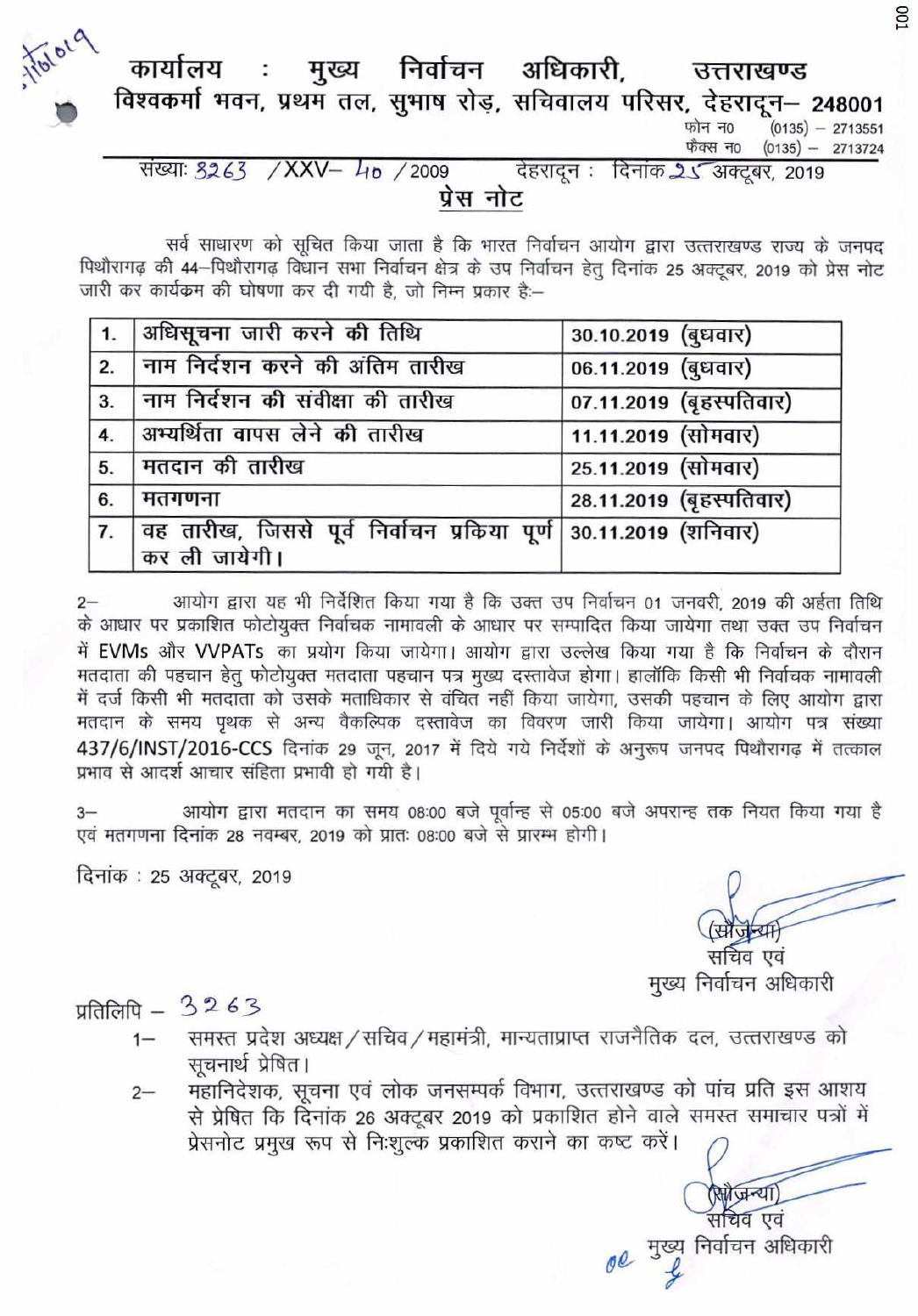# ELECTION COMMISSION OF INDIA

**Nirvachan Sadan, Ashoka Road, New Delhi-110001** 

No. ECI/PN/100/2019

Dated: 25th October, 2019

C) C)

#### **PRESS NOTE**

Subject: Schedule for bye-elections to fill four casual vacancies in **the State Legislative Assemblies of Uttarakhand and West Bengal** - **Regarding.** 

There are four vacancies in State of Uttarakhand and West Bengal Legislative Assemblies which need to be filled up are as follows:

| Sl.No. | Name of State | Number and Name of Assembly<br>Constituency |
|--------|---------------|---------------------------------------------|
|        | Uttarakhand   | 44 - Pithoragarh                            |
| 2.     | West Bengal   | 34 – Kaliaganj (SC)                         |
| 3.     | West Bengal   | 77 - Karimpur                               |
| 4.     | West Bengal   | 224 - Kharagpur Sadar                       |
|        |               |                                             |

After taking into consideration inputs from the Chief Electoral Officers of Uttarakhand and West Bengal and various factors like local festivals, electoral rolls, weather conditions etc., the Commission has decided to hold bye-elections to fill these vacancies as per the programme mentioned as under: -

| Schedule               |
|------------------------|
| 30.10.2019 (Wednesday) |
| 06.11.2019 (Wednesday) |
| 07.11.2019 (Thursday)  |
| 11.11.2019 (Monday)    |
| 25.11.2019 (Monday)    |
| 28.11.2019 (Thursday)  |
| 30.11.2019 (Saturday)  |
|                        |

# **1. ELECTORAL ROLL**

The Electoral Rolls for the aforesaid Assembly Constituencies w.r.t 01.01.20 19 as the qualifying date has been finally published.